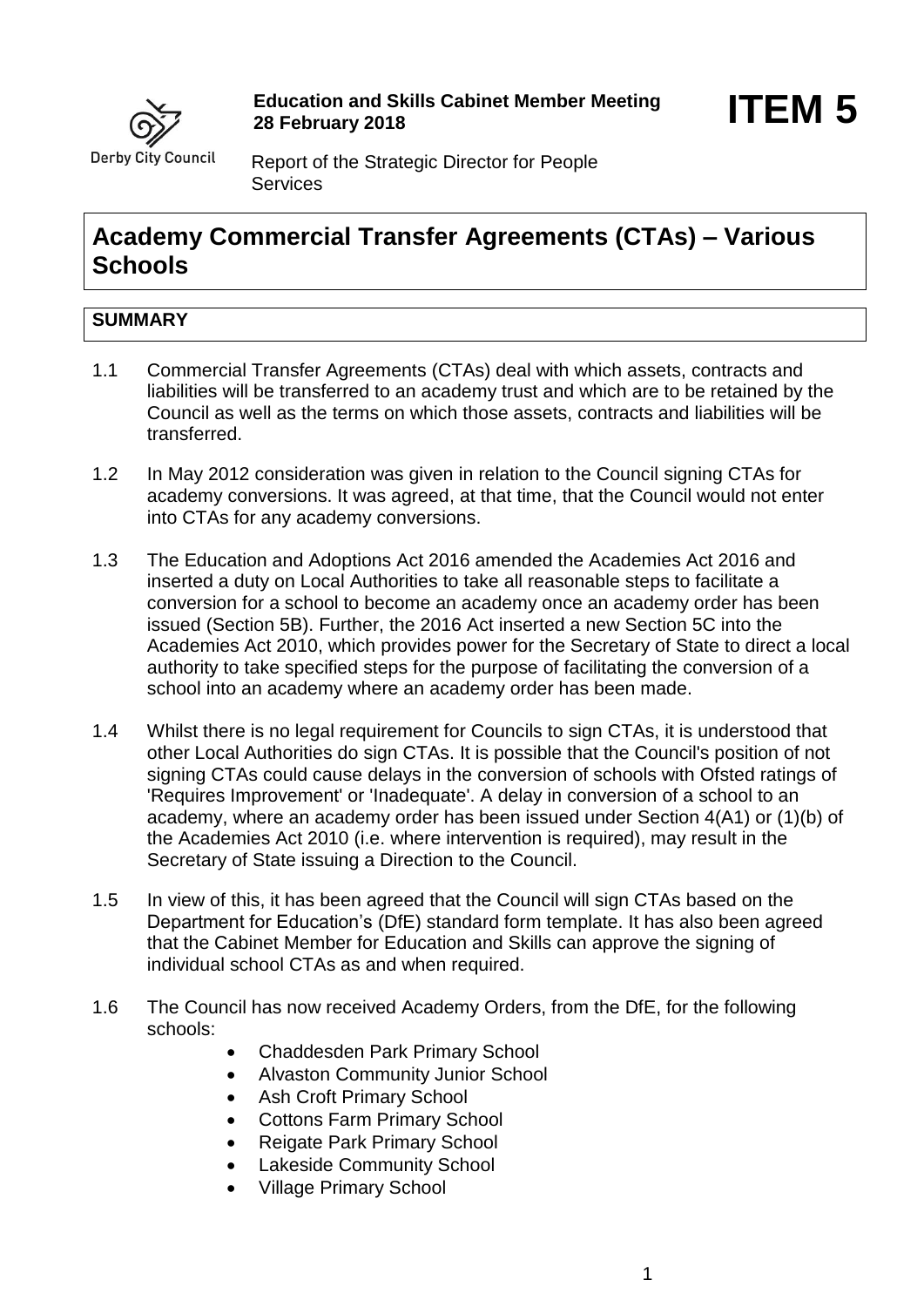1.7 This report seeks Cabinet Member approval to sign the CTAs for these schools. The CTAs follow the standard Department for Education template. In most cases there will be very limited amendments from the standard templates to reflect arrangements in respect of recent building works at the schools; these amendments do not make any significant changes to the Council's risk profile and no additional indemnities will be given by the Council.

# **RECOMMENDATION**

- 2.1 To approve the Council signing a CTA for the following schools:
	- Chaddesden Park Primary School
	- Alvaston Community Junior School
	- Ash Croft Primary School
	- Cottons Farm Primary School
	- Reigate Park Primary School
	- Lakeside Community School
	- Village Primary School

## **REASONS FOR RECOMMENDATION**

3.1 Following careful consideration, it has been recommended that individual CTAs should be submitted to Cabinet Member for consideration and approval. This is due to the possibility that the Council's position of not signing CTAs could cause delays in the conversion of schools with Ofsted ratings of 'Requires Improvement' or 'Inadequate'. A delay in conversion of a school to an academy, where an academy order has been issued under Section 4(A1) or (1)(b) of the Academies Act 2010 (i.e. where intervention is required), may result in the Secretary of State issuing a Direction to the Council.

### **SUPPORTING INFORMATION**

- 4.1 Council Cabinet, at its meeting on 13 June 2012, approved a policy position of not supporting the conversion of maintained schools to academy status. It was, however, agreed that, where a decision is taken for a school to convert to academy status, the Council will carry out all necessary processes to enable the conversion to take place including the transfer of staff and assets from the Council to the academy trust (where applicable) and putting a School Agreement in place in relation to PFI school conversions.
- 4.2 Commercial Transfer Agreement (CTAs) deal with which assets, contracts and liabilities will be transferred to an academy trust and which are to be retained by the Council as well as the terms on which those assets, contracts and liabilities will be transferred.
- 4.3 In May 2012 consideration was given in relation to the Council signing CTAs for academy conversions. It was agreed, at that time, that the Council would not enter into CTAs for any academy conversions.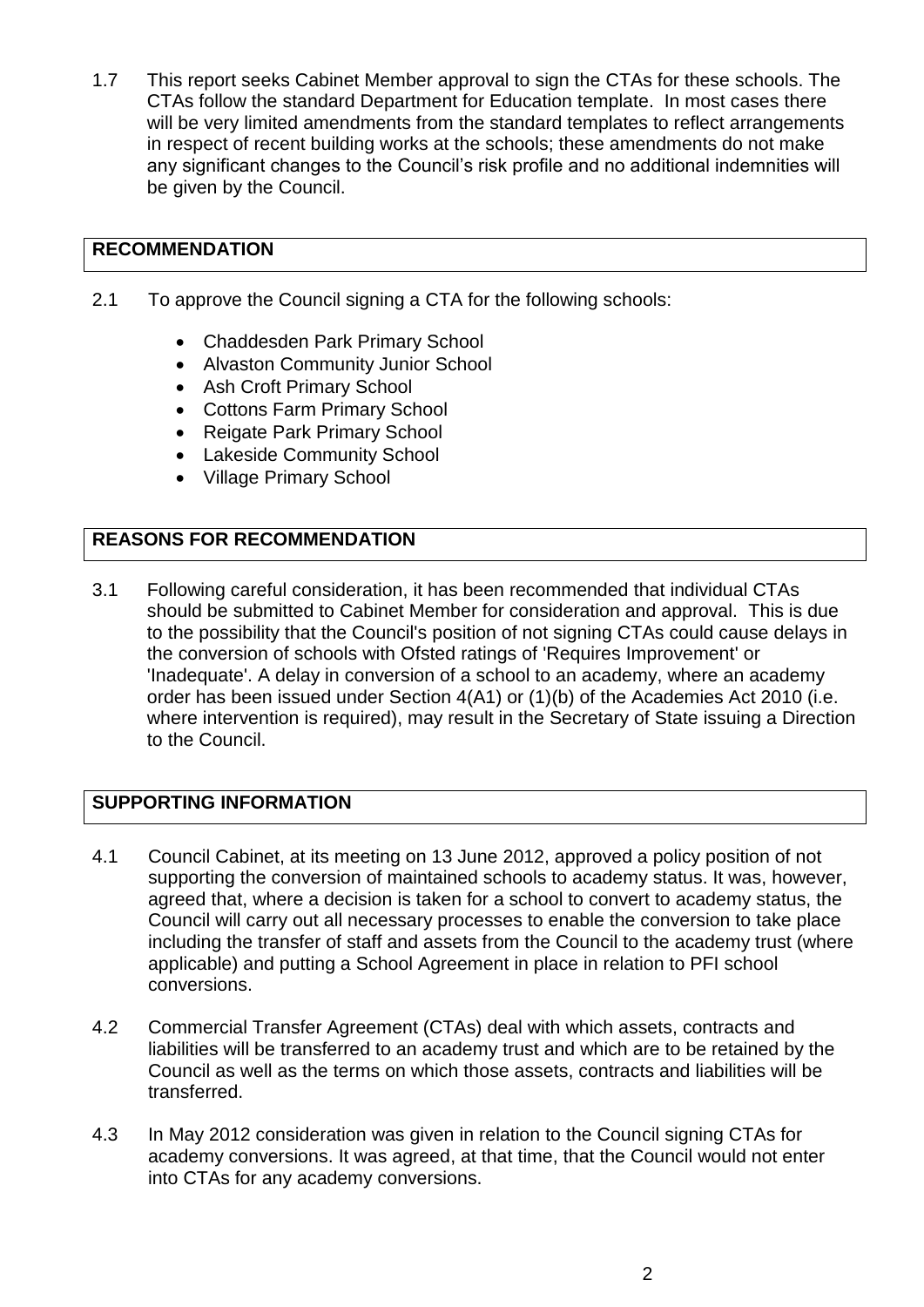- 4.4 The Education and Adoptions Act 2016 amended the Academies Act 2016 and inserted a duty on Local Authorities to take all reasonable steps to facilitate a conversion for a school to become an academy once an academy order has been issued (Section 5B). Further, the 2016 Act inserted a new Section 5C into the Academies Act 2010, which provides power for the Secretary of State to direct a local authority to take specified steps for the purpose of facilitating the conversion of a school into an academy where an academy order has been made.
- 4.5 Whilst there is no legal requirement for Councils to sign CTAs, it is understood that other Local Authorities sign CTAs. It is possible that the Council's position of not signing CTAs could cause delays in the conversion of schools with Ofsted ratings of 'Requires Improvement' or 'Inadequate'. Delay in conversion of a school to an academy, where an academy order has been issued under Section 4(A1) or (1)(b) of the Academies Act 2010 (i.e. where intervention is required), may result in the Secretary of State issuing a Direction to the Council.
- 4.6 It is possible that the issue of a Direction by the Secretary of State could result in the Secretary of State ordering an inspection of Local Authorities (see 'The framework for inspection Local Authority arrangements for supporting school improvement'. Page 10. Ofsted, September 2015).
- 4.7 In view of this, it has been agreed that the Council will sign CTAs based on the Department for Education's (DfE) standard form template. It has also been agreed that the Cabinet Member for Education and Skills can approve the signing of individual school CTAs as and when required.
- 4.8 The Secretary of State has issued academy orders for the following schools:
	- Chaddesden Park Primary School is judged as a Good school by Ofsted, so it is not being directed to convert on performance grounds. However, the Secretary of State has issued an Academy Order, and the DfE have confirmed the intention for the school to convert to the Learners Trust MAT.
	- Alvaston Community Junior School is judged as a Good school by Ofsted, so it is not being directed to convert on performance grounds. However, the Secretary of State has issued an Academy Order, and the DfE have confirmed the intention for the school to convert to the Harmony Trust MAT.
	- Ash Croft Primary School is judged as a Good school by Ofsted, so it is not being directed to convert on performance grounds. However, the Secretary of State has issued an Academy Order, and the DfE have confirmed the intention for the school to convert to the Harmony Trust MAT.
	- Cottons Farm Primary School is judged as a Good school by Ofsted, so it is not being directed to convert on performance grounds. However, the Secretary of State has issued an Academy Order, and the DfE have confirmed the intention for the school to convert to the Harmony Trust MAT. This school is part of the Council's Grouped Schools PFI contract.
	- Reigate Park Primary and Nursery School for the school to become a sponsored academy, as the school are within an Ofsted category. The Academy Order names Harmony Trust as the sponsor.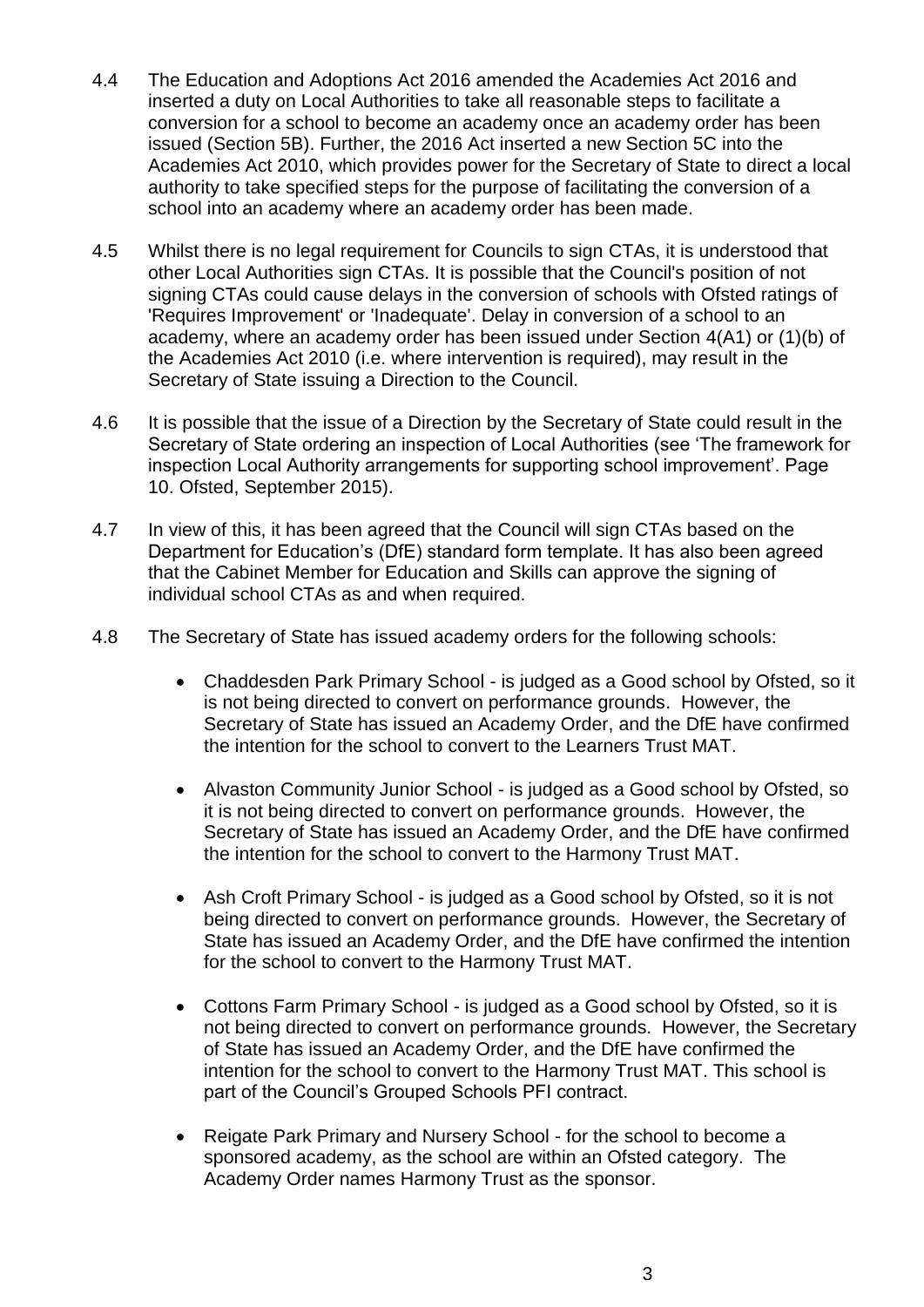- Lakeside Community Primary School for the school to become a sponsored academy, as the school are within an Ofsted category. The Academy Order names Harmony Trust as the sponsor. This school is part of the Council's Grouped Schools PFI contract.
- Village Primary School is judged as a Good school by Ofsted, so it is not being directed to convert on performance grounds. However, the Secretary of State has issued an Academy Order, and the DfE have confirmed the intention for the school to convert to the Harmony Trust MAT.
- 4.9 In terms of resources to negotiate and complete CTAs, the Council has introduced the following charges to schools to cover costs associated with academy conversions:

| <b>Type of School to Convert</b> | <b>Standard Charge Per School</b>                                            |  |
|----------------------------------|------------------------------------------------------------------------------|--|
| <b>Community School</b>          | £3,000                                                                       |  |
| <b>Voluntary Aided School</b>    | £1,000                                                                       |  |
| <b>Foundation School</b>         | £500                                                                         |  |
| PFI School (any school category) | £10,000 plus full reimbursement of actual<br>external third party costs (PFI |  |
|                                  | funder/consortium/legal fees).                                               |  |

# **OTHER OPTIONS CONSIDERED**

5.1 There is an option for the Council not to enter into CTAs. There is a risk, however, that by not signing CTAs, the Council could cause delays in the conversion of schools. A delay in conversion of a school to an academy, where an academy order has been issued under Section 4(A1) or (1)(b) of the Academies Act 2010 (i.e. where intervention is required), may result in the Secretary of State issuing a Direction to the Council.

#### **This report has been approved by the following officers:**

| Legal officer                   | Emily Feenan, Principal Lawyer                    |
|---------------------------------|---------------------------------------------------|
| <b>Financial officer</b>        | Alison Parkin, Head of Finance - People Services  |
| <b>Human Resources officer</b>  |                                                   |
| <b>Estates/Property officer</b> |                                                   |
| <b>Service Director(s)</b>      | Gurmail Nizzer, Acting Director for Commissioning |
| Other(s)                        |                                                   |
|                                 |                                                   |

| For more information contact:                    | Gurmail Nizzer, Acting Director for Commissioning 01332 642720<br>gurmail.nizzer@derby.gov.uk |  |
|--------------------------------------------------|-----------------------------------------------------------------------------------------------|--|
| <b>Background papers:</b><br>List of appendices: | None<br>Appendix 1 – Implications                                                             |  |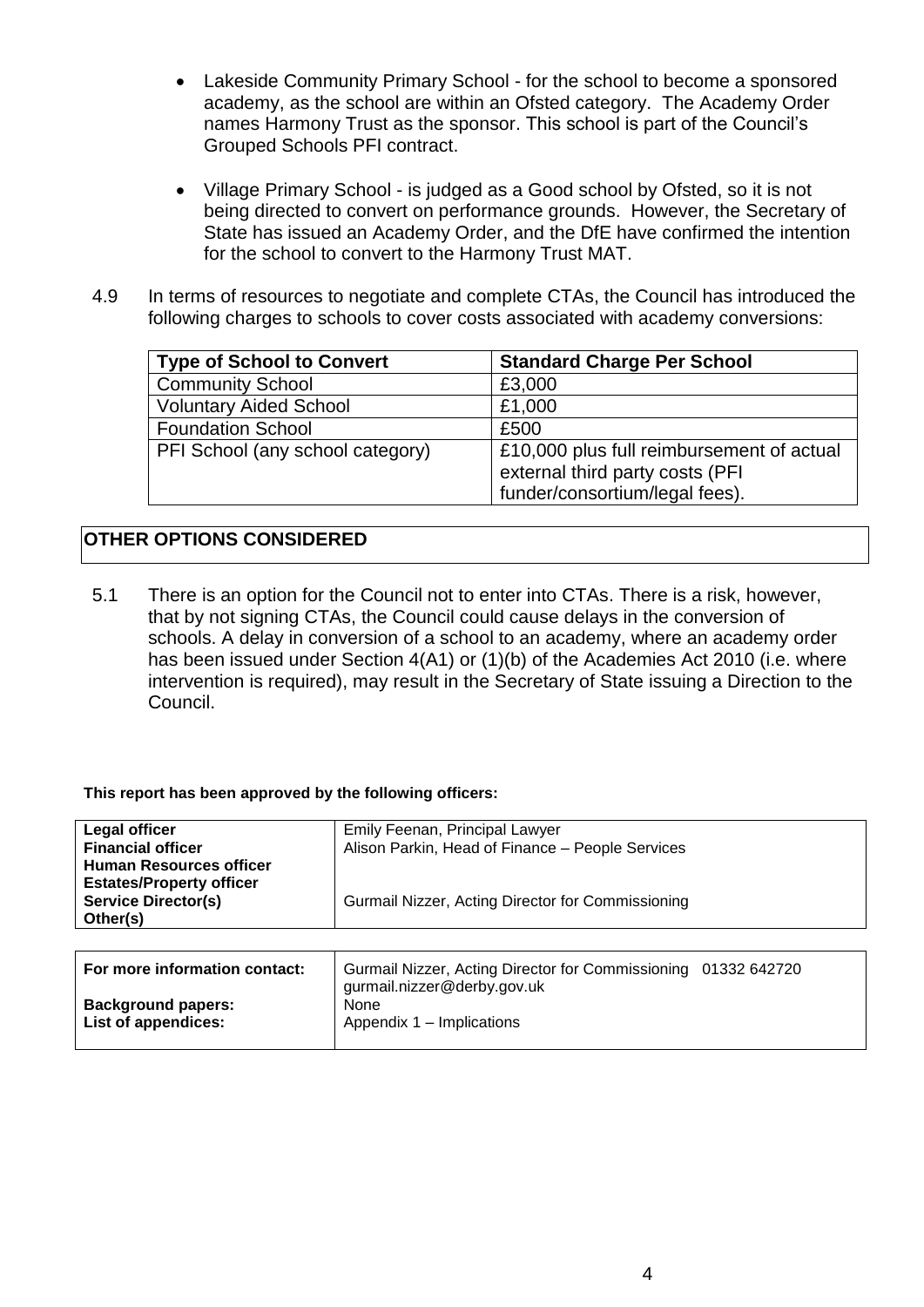## **IMPLICATIONS**

#### **Financial and Value for Money**

1.1 It is not possible to fully quantify the financial risk around signing CTAs as different academy trusts are likely to apply the agreement in different ways. Once a school converts to academy status, the LA no longer receives funding for that school. Any successful claim brought against the Council would need to be met by the relevant department, dependent on what the claim related to.

### **Legal**

- 2.1 CTAs deal with which assets, contracts and liabilities will be transferred to an academy trust and which are to be retained by the Council as well the terms on which those assets, contracts and liabilities will be transferred.
- 2.2 In relation to the transfer of staff, it should be noted that, without a CTA, the normal provisions of TUPE will apply i.e. the Academy Trust will be responsible for all liabilities relating to the employees post transfer date and this includes all historic liabilities, which the employees transfer with (e.g. equal pay claims). Through a CTA, the Council would indemnify the Academy Trust for any historic staffing liabilities and the Academy Trust would use reasonable endeavours to indemnify the Council against any losses that occur as a result of their actions.
- 2.3 With regard to the building and assets of the converting school, under the standard CTA template, the Council would agree to cover all losses and outgoings incurred or payable in relation to historic liabilities.
- 2.4 The CTAs will be amended to reflect where the Council has undertaken significant building works at the schools and wording is required to detail how warranty claims in respect of the works are to be dealt with and collateral warranties or the Council's PFI contract are to be enforced. These amendments do not have a significant impact on the Council's risk profile. Specifically the Council will not give any additional indemnities (beyond those set out in the standard template) under either CTA.

#### **Personnel**

3.1 As set out in the legal implications section (above).

### **IT**

4.1 None arising from this report.

#### **Equalities Impact**

5.1 None arising from this report.

#### **Health and Safety**